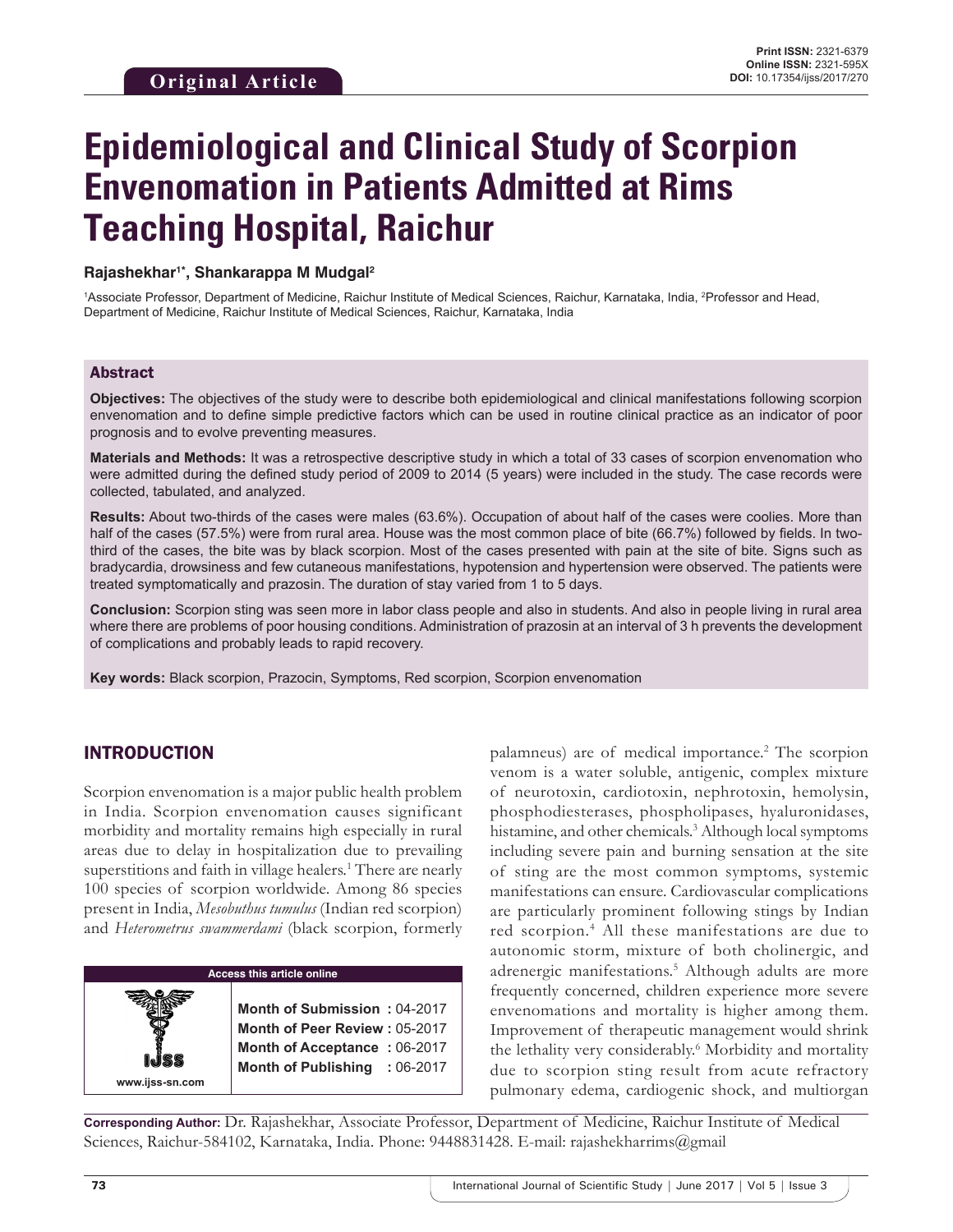failure.7 Opinions vary about the right treatment for scorpion sting. In the past different regimens, including a lytic cocktail,<sup>8</sup> insulin,<sup>9</sup> atropine, β blocker, nifedipine,<sup>10</sup> and captopril<sup>11</sup> have failed to reduce morbidity and mortality, but since the advent of the  $\alpha_1$  blocker prazosin the fatality rate has been reduced to  $1\%$ .<sup>12,13</sup> Scorpion envenomation could be classified as mild, moderate, and severe, and the therapeutic approach was based on the case severity. The treatment of the patients comprised 3 components: Symptomatic treatment, supporting vital functions, and injection of antivenom. The time that elapsed amid the sting and administration of the correct medical care was extremely essential to the patient's prognosis.14

The objectives of the study were to describe both epidemiological and clinical manifestations following scorpion envenomation and to define simple predictive factors which can be used in routine clinical practice as an indicator of poor prognosis and to evolve preventing measures.

### MATERIALS AND METHODS

This study was conducted in Teaching hospital of Raichur Institute of Medical Sciences, Raichur. This is a retrospective descriptive study of the case records of the patients admitted with the history of scorpion envenomation. Approval from the Institutional Ethical Committee was obtained before conducting the study.

Records of all the patients irrespective of age, gender, and places who were admitted with the history of scorpion envenomation during the period of 1<sup>st</sup> January 2009 to 31st December 2014 (5 years) were included in the study. A total of 33 cases of scorpion envenomation were admitted during the defined study period of 2009 to 2014. All these were considered for the study.

The sociodemographic details such as name, age, gender, address, occupation, and the details about the scorpion envenomation such as time and place of bite, site of bite, history of first aid and the details of history, examination, and treatment were collected from the hospital records. The data were collected and were entered in excel sheet. The data were analyzed using SPSS version 20.0 (trial). Categorical outcomes were summarized by rates. Numerical outcomes were summarized by mean and standard deviation.

# RESULTS

The study was a retrospective descriptive study conducted in Teaching Hospital of Raichur Institute of Medical Sciences, Raichur. A total of 33 cases were included in the study as that was the total number of admitted cases with the Scorpion sting during the study period.

The mean age of the study subjects was  $21 \pm 10.7$  years, and the range was 7-40 years. The majority of the patients were adults more than 18 years (69.7%).

A total number of males were 21 (63.6%) and there were 12 females (36.4%). Out of total 33 study participants, majority were coolies (48.5%), followed by students (39.4%), homemakers (6.1%), and farmers (6.1%). When the place of residence was classified, more than half of the patients were 57.6% were from the rural area and 42.4% were from the urban area (Table 1).

In the present study, the majority of the patients were envenomated in their houses (66.7%), followed by fields  $(27.3\%)$  and 2 of them had the bite in school  $(6.1\%)$ . When categorized according to the time taken to take the patient to the hospital, only 2 (6.1%) of them reached hospital in <1 h and most of them reached after 1 h of bite (93.9%). In our study, 12 (36.4%) people were bitten on their arm, 10 (30.3%) on foot or toes and 5 (15.2%) on their hands or fingers. Two-thirds of the individuals were bitten by black scorpions and one-third by red scorpions. Pain at the site of sting was present in most of the patients (93.9%) followed by sweating (33.3%) and palpitation (27.3%) and only two individuals (6.1%) presented the symptoms of abdominal discomfort (Table 2).

The clinical examination findings and the treatment given were also collected and analyzed. Bradycardia was seen in 23 (69.7%) patients, hypotension in 10 (30.3%), and hypertension in 12 (36.4%) patients. Tachypnea was seen in 16 (42.4%) patients. No abnormality was found in systemic examination except two patients were found to be disoriented during nervous system examination. Investigations such as complete blood counts, urine routine, and electrocardiogram were found to be normal

| Table 1: Distribution of study participants<br>according to socio-demographic profile |           |
|---------------------------------------------------------------------------------------|-----------|
| Socio-demographic                                                                     | $N$ (%)   |
| Gender                                                                                |           |
| Males                                                                                 | 21 (63.6) |
| Females                                                                               | 12(36.4)  |
| Occupation                                                                            |           |
| Coolie                                                                                | 16 (48.5) |
| Farmer                                                                                | 2(6.1)    |
| Homemaker                                                                             | 2(6.1)    |
| Student                                                                               | 13 (39.4) |
| Address                                                                               |           |
| Rural                                                                                 | 19 (57.6) |
| Urban                                                                                 | 14 (42.4) |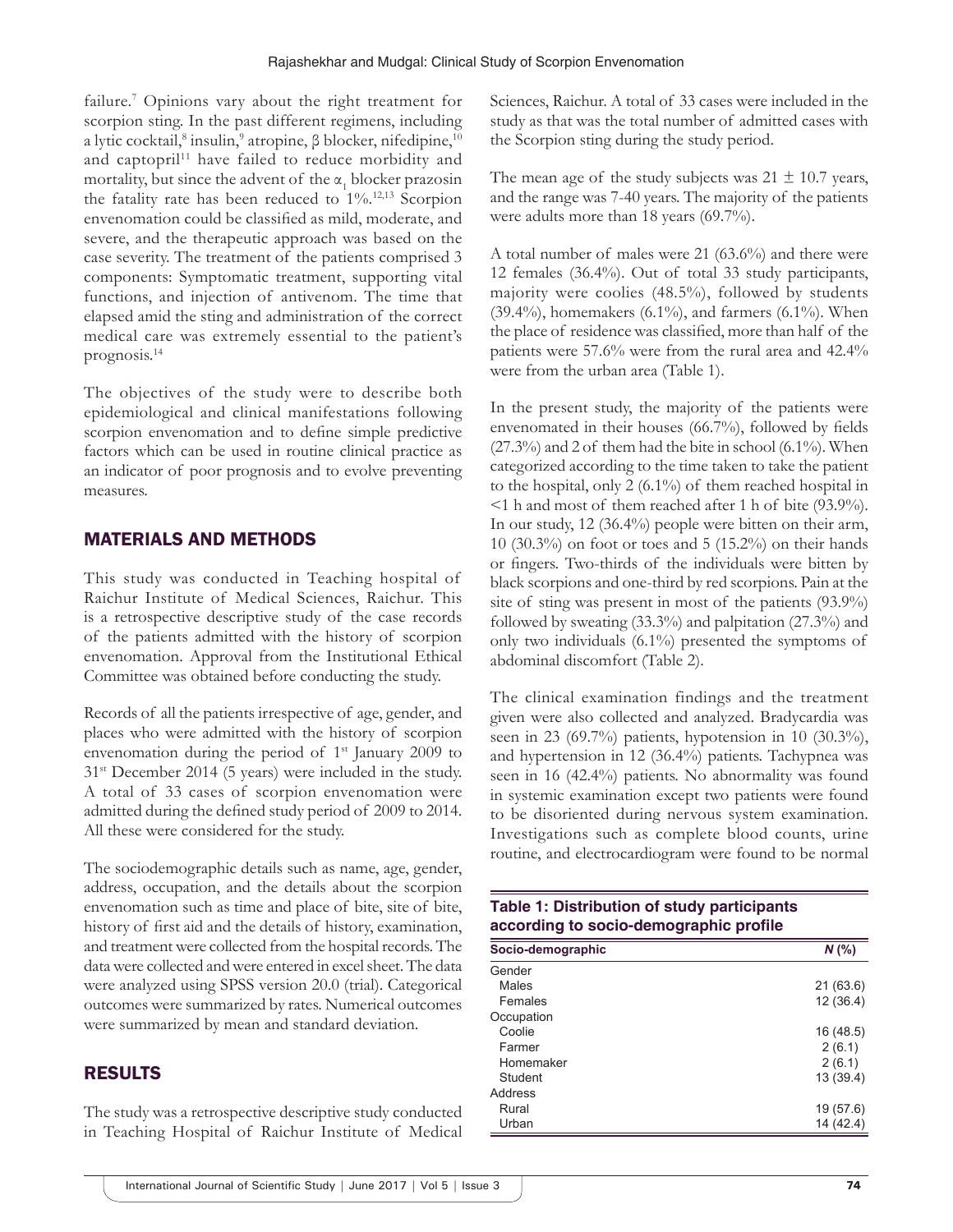in all the cases. Mean duration of stay was  $2.1 \pm 1.44$  days. Range of stay was 1-5 days. Majority of the patients stayed in the hospital for 1 day (54.5%), followed by 5 patients (15.2%) for 2 days, 2 (6.1%) for 3 days, 5 (15.2%) for 4 days and 3 (9.1%) for 5 days (Table 3).

Cutaneous findings such as erythema, ulcer, necrosis, and ecchymosis in scorpion stung children were also recorded in this study.

We compared the time between the bite and time of reaching the hospital and duration of stay in the hospital

| Table 2: Distribution of study participants<br>according to history and chief complaints |           |  |
|------------------------------------------------------------------------------------------|-----------|--|
| <b>History and chief complaints</b>                                                      | $N$ (%)   |  |
| Place of bite                                                                            |           |  |
| House                                                                                    | 22 (66.7) |  |
| Field                                                                                    | 9(27.3)   |  |
| School                                                                                   | 2(6.1)    |  |
| Time taken to reach hospital                                                             |           |  |
| I ess than 1 h                                                                           | 2(6.1)    |  |
| More than 1 h                                                                            | 31 (93.9) |  |
| Site of bite                                                                             |           |  |
| Foot/Toes                                                                                | 10(30.3)  |  |
| Leg                                                                                      | 3(9)      |  |
| Hand/Fingers                                                                             | 5(15.2)   |  |
| Forearm                                                                                  | 3(9.1)    |  |
| Arm                                                                                      | 12 (36.4) |  |
| Type of Scorpion                                                                         |           |  |
| <b>Black</b>                                                                             | 22 (66.7) |  |
| Red                                                                                      | 11 (33.3) |  |
| Symptoms                                                                                 |           |  |
| Pain                                                                                     | 31 (93.9) |  |
| Sweating                                                                                 | 11 (33.3) |  |
| Palpitation                                                                              | 9(27.3)   |  |
| Abdominal symptoms                                                                       | 2(6.1)    |  |

# **Table 2: Distribution of study participants**

### **Table 3: Distribution of study participants according to the examination and treatment**

| <b>Examination and treatment</b> | $N$ (%)   |
|----------------------------------|-----------|
| Pulse rate                       |           |
| Bradycardia                      | 23 (69.7) |
| Normal sinus rhythm              | 10(30.3)  |
| Blood pressure                   |           |
| Hypotension                      | 10(30.3)  |
| Normotension                     | 11(33.3)  |
| Hypertension                     | 12(36.4)  |
| <b>Medications</b>               |           |
| IV fluids                        | 26 (78.8) |
| Pain management                  | 21 (63.7) |
| Local anesthesia                 | 15(45.5)  |
| Injection TT                     | 16 (48.5) |
| Prazocin                         | 28 (84.8) |
| Duration of stay (days)          |           |
| 1                                | 18 (54.5) |
| 2                                | 5(15.2)   |
| 3                                | 2(6.1)    |
| 4                                | 5(15.2)   |
| 5                                | 3(9.1)    |

and it was found to statistically significant (Chi-square: 76.963,  $P \le 0.0001$ ). The duration of stay in case of bite from a red scorpion was longer compared to bite of black scorpion and it was found to statistically significant (Chisquare: 9.6,  $P = 0.04$  or  $P < 0.05$ ). The duration of stay was longer in patients coming from the rural area than urban area and it was statistically significant (Chi-square: 18.262, *P* = 0.003 or *P* < 0.005). We also compared administration of Prazosin and duration of stay in the hospital, but statistical significance could not be established  $(P = 0.297)$ . Hypotension was seen more in patients <18 years old and it was found to statistically significant  $(P \le 0.0001)$ .

## **DISCUSSION**

Scorpionism is a prevalent event in the tropical regions. Most of the patients were males (63.6%) and 36.4% were females. This rate is accordance with results of Dehghni *et al*. 2010.14 Dehghni *et al*. in Kashan that they reported that the scorpion stung people were males (53.04%) than females (46.95%). However, it is not consistent with the results of Vaziriznzadeh *et al*. (2008)15 in Khuzestan who reported more number of females than males. It is due to different methods and geographical locations in the two studies.

The results of this study approved that only 42.4 % of scorpion stung people have been recorded in urban area which differs from the study done by Vaziriznzadeh *et al*. which reported that the most of the patients who referred to Ahvaz hospitals regarding scorpion stings had been stung by scorpions in urban area.<sup>15</sup>

In a study done by Mahaba, the severity of symptoms and signs after scorpion stings are significantly more among infants than adults and the treatment seems to be more essential in children than in adults. The severity of signs among hospitalized children in this study agrees with the results of the above said study which mentions that the greater number of stings to the head, neck, and body among the children because of poor withdrawal reflex when suffering from a sting gives a chance to scorpions injecting more venin.16 Cutaneous findings such as erythema, ecchymosis, ulcer and necrosis among scorpion stung children, were also recorded in this study which is in agreement to the findings of Radmanesh.17 The results of the current study are also in agreement with a study done by Pipelzadeh et al.,<sup>18</sup> which states that 41% of the bites occurred in the lower extremities.

In a study done by Bawaskar and Bawaskar, 619 patients with severe envenomation, hypertension was noted in 55%, pulmonary edema in 27% and hypotension in 18%; all